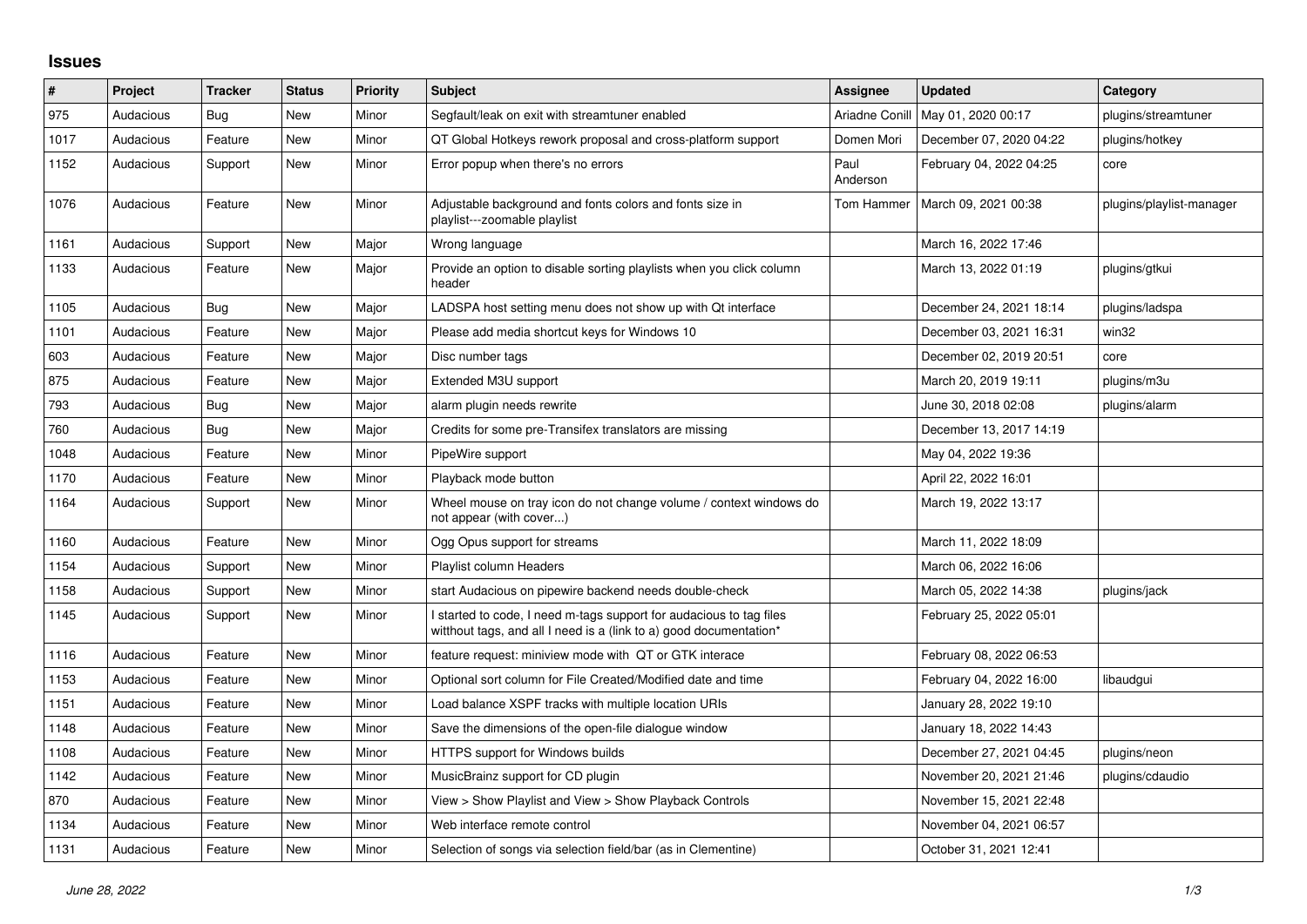| $\vert$ # | Project   | Tracker    | <b>Status</b> | <b>Priority</b> | <b>Subject</b>                                                                   | <b>Assignee</b> | <b>Updated</b>          | Category           |
|-----------|-----------|------------|---------------|-----------------|----------------------------------------------------------------------------------|-----------------|-------------------------|--------------------|
| 1130      | Audacious | Feature    | New           | Minor           | folders for tabs in the playlist head (an enhancement suggestion, not a<br>bug)  |                 | October 24, 2021 19:04  |                    |
| 973       | Audacious | Bug        | New           | Minor           | "snd_pcm_recover failed" alsa error and "String leaked" warnings                 |                 | August 28, 2021 08:52   |                    |
| 1057      | Audacious | Feature    | New           | Minor           | Matroska (mka) chapter support                                                   |                 | August 27, 2021 22:54   |                    |
| 1118      | Audacious | Feature    | New           | Minor           | Clicking on the "File path" column of the playlist does not sort as<br>expected. |                 | August 27, 2021 22:38   | libaudcore         |
| 1121      | Audacious | Feature    | New           | Minor           | Allow for easy searching through music for data with diacritics                  |                 | August 05, 2021 08:06   |                    |
| 1119      | Audacious | Feature    | New           | Minor           | ADD ability to silence internet radio timeout Error dialog popup                 |                 | July 31, 2021 18:36     |                    |
| 1106      | Audacious | <b>Bug</b> | New           | Minor           | Could not communicate with last.fm: Error in the HTTP2 framing layer.            |                 | June 15, 2021 21:30     | plugins/scrobbler2 |
| 873       | Audacious | Feature    | New           | Minor           | Optionally make "previous track" restart current track                           |                 | June 08, 2021 22:55     |                    |
| 1093      | Audacious | Feature    | New           | Minor           | Make the Song Dialog (Qt) window wider by default                                |                 | May 17, 2021 15:36      |                    |
| 1097      | Audacious | Feature    | New           | Minor           | Replace the volume button with a horizontal scale                                |                 | May 17, 2021 00:21      |                    |
| 1098      | Audacious | Feature    | New           | Minor           | Hide empty Services playlist sub-menu                                            |                 | May 10, 2021 09:25      | libaudgui          |
| 1096      | Audacious | Feature    | New           | Minor           | Calculate and show selection stats in the status bar                             |                 | May 10, 2021 03:06      |                    |
| 1099      | Audacious | Feature    | <b>New</b>    | Minor           | Per-track ReplayGain shouldn't be enabled by default                             |                 | May 09, 2021 13:41      |                    |
| 1095      | Audacious | Feature    | New           | Minor           | Ctrl $+$ Z / R to undo / redo changes to playlist                                |                 | May 07, 2021 18:42      |                    |
| 1092      | Audacious | Feature    | New           | Minor           | Reread metadata on play option                                                   |                 | April 30, 2021 03:35    |                    |
| 1091      | Audacious | Feature    | New           | Minor           | Built-in lyrics support                                                          |                 | April 28, 2021 18:24    |                    |
| 196       | Audacious | <b>Bug</b> | New           | Minor           | Wrong channel map when doing surround playback                                   |                 | April 13, 2021 03:48    |                    |
| 1088      | Audacious | Feature    | New           | Minor           | plugin: status icon: ADD option to select tray mouse Middle Click action         |                 | April 11, 2021 12:05    | plugins/statusicon |
| 883       | Audacious | Feature    | New           | Minor           | Consider adding USF plugin                                                       |                 | April 07, 2021 01:00    |                    |
| 882       | Audacious | Feature    | New           | Minor           | Consider adding vgmstream plugin                                                 |                 | April 07, 2021 00:47    |                    |
| 1071      | Audacious | Feature    | New           | Minor           | Linkage could be improved for packagers.                                         |                 | March 31, 2021 00:32    |                    |
| 1082      | Audacious | Feature    | New           | Minor           | File writer option to pad track numbers with leading zeros                       |                 | March 31, 2021 00:15    | plugins/filewriter |
| 1072      | Audacious | Feature    | New           | Minor           | QT AOSD plugin                                                                   |                 | February 17, 2021 21:18 | plugins/aosd       |
| 51        | Audacious | Feature    | New           | Minor           | Option to inhibit suspend                                                        |                 | February 13, 2021 09:23 |                    |
| 1067      | Audacious | Feature    | New           | Minor           | Equalizer adjustments are coarse.                                                |                 | February 11, 2021 10:09 |                    |
| 1066      | Audacious | Feature    | New           | Minor           | Allow Equalizer window to be resized.                                            |                 | February 11, 2021 10:05 |                    |
| 1058      | Audacious | Feature    | New           | Minor           | Allow changing the language/locale in settings                                   |                 | January 30, 2021 18:11  |                    |
| 956       | Audacious | Feature    | New           | Minor           | Stream to chromecast                                                             |                 | January 11, 2021 01:19  |                    |
| 786       | Audacious | Feature    | New           | Minor           | Port global hotkeys plugin to Windows                                            |                 | January 04, 2021 21:52  | plugins/hotkey     |
| 1047      | Audacious | Feature    | New           | Minor           | Stop playing after any chosen track                                              |                 | December 29, 2020 01:23 |                    |
| 1046      | Audacious | Feature    | New           | Minor           | Add all id3v2 frames in the settings of Playlist available columns               |                 | December 28, 2020 21:14 | plugins/gtkui      |
| 1014      | Audacious | Bug        | New           | Minor           | Some .VGM/.VGZ files fail to play                                                |                 | August 17, 2020 15:29   | plugins/console    |